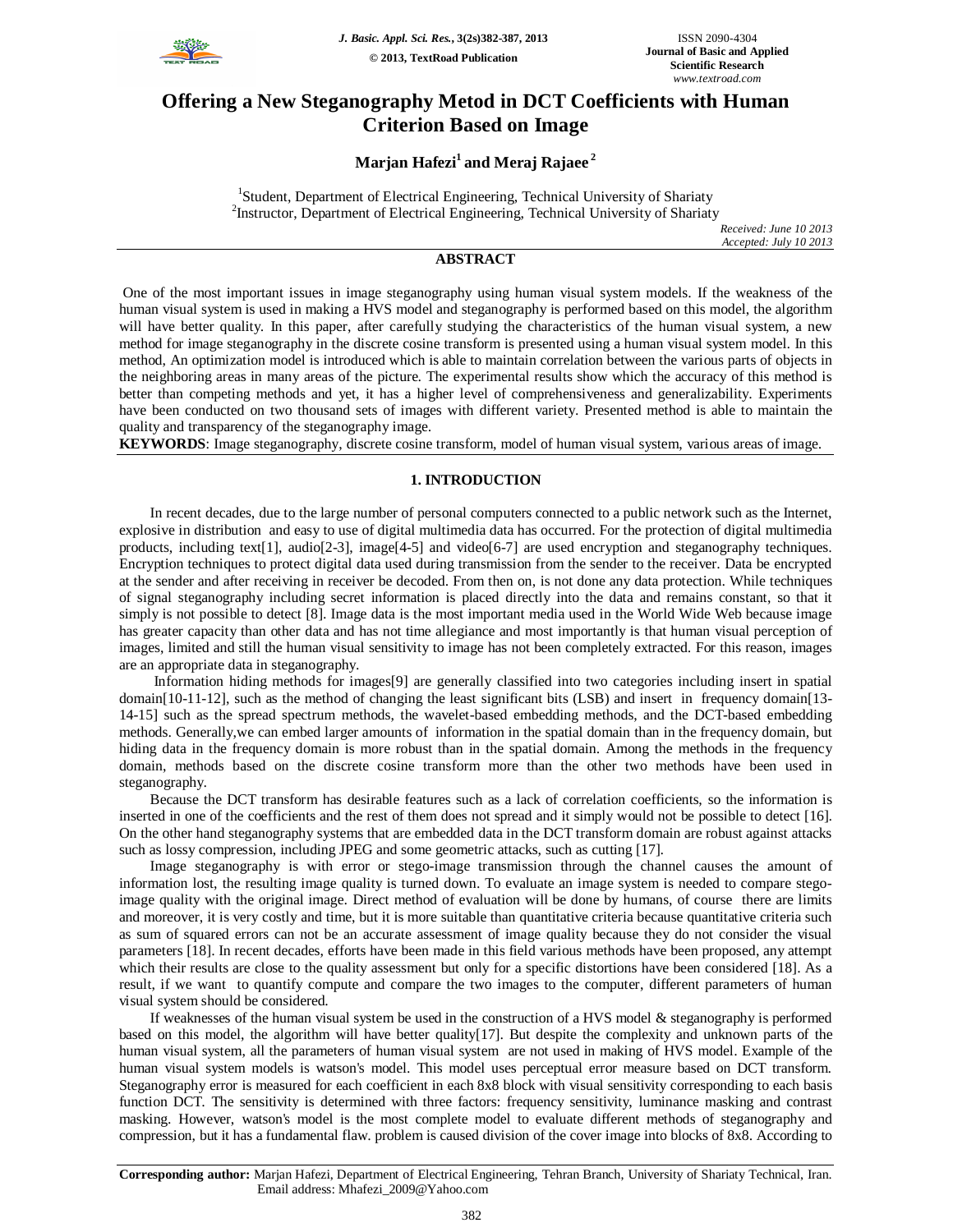this flaw, in many areas of the image, Contiguous areas and different objects break. In other words, the correlation between different parts of an object as another feature of the human visual system, the lack of coordination of the objects in the image, definitely undesirable in image watermarking can be seen by the human eye. In this paper, in order to correct the flaw in the model of watson, approach is presented in which the correlations between different parts of an object in the picture preserve and stego-image quality is enhanced.

## **2. Previous Work**

Fariba Takarli (2009)[17] has proposed a model in which the data is embedded into the cover image by changing the coefficients of discrete cosine transform of the image using changes in watson's model. One of the benefits of a good steganography is resistant of stego-image against attacks. The resulting image of steganography using the watson's model have not good resistance against jpeg attacks with low quality. Watson's model has changed using the measurement matrix of jpeg compression to increase strength of stego-image against attack jpeg Up to 30% quality.

#### **3. Proposed Model**

At the end of the introduction, we've seen some of the features and advantages of the proposed method. In this section, the proposed method is introduced in detail and this Strength Points and distinctions are examined more accurately. Fig. 1 shows the block diagram of the proposed method.



**Fig. 1** View process insert of message signals in the image based on the proposed method

#### **3.1. Divide Image into Different Erea on the Brightness Distribution**

In many parts of the picture is a correlation between areas of different objects. In many models of the human visual system including models watson and its modified models same method described in part 1, despite due to the sensitivity of human vision, such as frequency sensitivity, luminance masking and contrast masking, correlation between different objects in the image are not considered. Because with divide of images into blocks of  $8 \times 8$ , part of an correlated object may place in a block and other part in other block and message signal insert in image makes undesirable in whole object which will be visible by human eye. The proposed method for preventing the adverse effects, first, the images are divided into different areas. Fig. 2 and Fig. 3 block diagram of how to divide the image into different regions based on the brightness distribution shows.



**Fig. 2** View process divide images into different regions based on the brightness distribution in grayscale image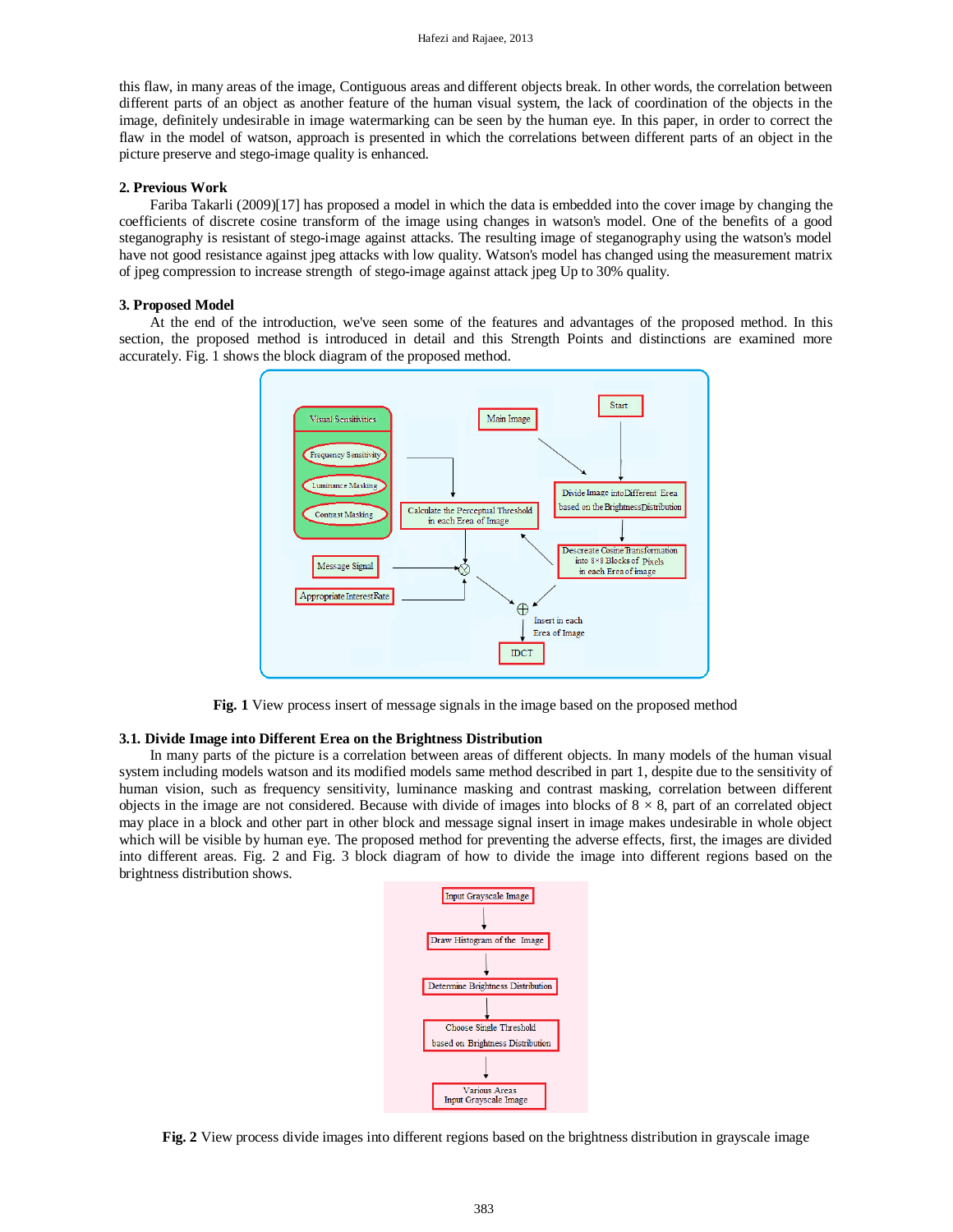#### *J. Basic. Appl. Sci. Res.*, 3(2s)382-387, 2013



**Fig. 3.** View process divide images into different regions based on the brightness distribution in color image

#### **3.2. Transform DCT in Blocks of 8x8 Pixels in each Erea of Image**

DCT is a general orthogonal transform for digital image processing and signal processing with advantages such as high compression ratio, small bit error rate, good information integration ability[22]. The DCT is a mathematical transformation that takes a signal and transforms it from spatial domain into frequency domain[23]. DCT transform are divided images into high frequency components, intermediate frequency and low frequency. DCT transform and its inverse are defined in the following way**:**

DCT transform**:**

$$
b(u,v) = \alpha_u \alpha_v \sum_{i=0}^{L-1} \sum_{j=0}^{L-1} a(i,j) \cos \frac{\pi (2i+1)u}{2L} \cos \frac{\pi (2j+1)v}{2L} \qquad 0 \le u, v \le L-1
$$
  

$$
\alpha_v = \begin{cases} \frac{1}{\sqrt{L}} & v = 0 \\ \sqrt{\frac{2}{L}} & I \le v \le L-1 \end{cases} \qquad \alpha_u = \begin{cases} \frac{1}{\sqrt{L}} & u = 0 \\ \sqrt{\frac{2}{L}} & I \le u \le L-1 \end{cases}
$$
 (1)

In this equation  $b(u, v, k)$  is DCT coefficients for  $k$  block. IDCT transform:

$$
a(i, j) = \alpha_i \alpha_j \sum_{\nu=0}^{L-1} \sum_{u=0}^{L-1} b(u, v) \cos \frac{\pi (2i+1)u}{2L} \cos \frac{\pi (2j+1)v}{2L} \qquad 0 \le i, j \le L-1
$$
  

$$
\alpha_{\nu} = \begin{cases} \frac{1}{\sqrt{L}} & \nu = 0 \\ \sqrt{\frac{2}{L}} & I \le \nu \le L-1 \end{cases} \qquad \alpha_{u} = \begin{cases} \frac{1}{\sqrt{L}} & u = 0 \\ \sqrt{\frac{2}{L}} & I \le u \le L-1 \end{cases}
$$
 (2)

#### **3.3. Perceptual Threshold Using Visual Sensitivity for each Area[24]**

Maximum threshold of visible watermarking error for each DCT coefficient in every block  $8 \times 8$  in every area with corresponding visual sensitivity to each function based discrete cosine transform is scale in corresponding area. The sensitivity is determined by three factors: frequency sensitivity, luminance masking and contrast masking.

#### **3.3.1 Frequency Sensitivity**

Initially a frequency sensitivity matrix (T) is defined the amount is fixed and independent of images. The values of  $8 \times 8$  matrix is given in equation 3-1.

|                                                                                                                                                   |  |  | $\begin{vmatrix} 1.4 & 1.01 & 1.16 & 1.66 & 2.4 & 3.43 & 4.79 & 6.56 \end{vmatrix}$          |  |  |     |
|---------------------------------------------------------------------------------------------------------------------------------------------------|--|--|----------------------------------------------------------------------------------------------|--|--|-----|
|                                                                                                                                                   |  |  | $\begin{array}{cccccccc} 1.01 & 1.45 & 1.23 & 1.53 & 2.00 & 2.71 & 3.67 & 4.93 \end{array}$  |  |  |     |
| $T = \begin{bmatrix} 1.66 & 1.53 & 2.59 & 3.77 & 4.55 & 5.30 & 6.28 & 7.6 \\ 2.4 & 2.00 & 2.98 & 4.55 & 6.15 & 7.46 & 9.62 & 10.17 \end{bmatrix}$ |  |  | $\begin{array}{ccccccccc} 1.16 & 1.32 & 2.24 & 2.59 & 2.98 & 3.64 & 4.60 & 5.88 \end{array}$ |  |  |     |
|                                                                                                                                                   |  |  |                                                                                              |  |  | (3) |
|                                                                                                                                                   |  |  |                                                                                              |  |  |     |
|                                                                                                                                                   |  |  | $\begin{bmatrix} 3.43 & 2.71 & 3.64 & 5.30 & 7.46 & 9.62 & 11.58 & 13.51 \end{bmatrix}$      |  |  |     |
|                                                                                                                                                   |  |  | $\begin{bmatrix} 4.79 & 3.67 & 4.60 & 6.28 & 8.71 & 11.58 & 14.50 & 17.29 \end{bmatrix}$     |  |  |     |
|                                                                                                                                                   |  |  | $\begin{bmatrix} 6.56 & 4.93 & 5.88 & 7.6 & 10.17 & 13.51 & 17.29 & 21.15 \end{bmatrix}$     |  |  |     |

Select values for the matrix is based on perception of eye from change of different frequencies. Sensitivity function of frequency is shown in Fig. 4. This figure shows sensitivity of the eye to change of frequencies.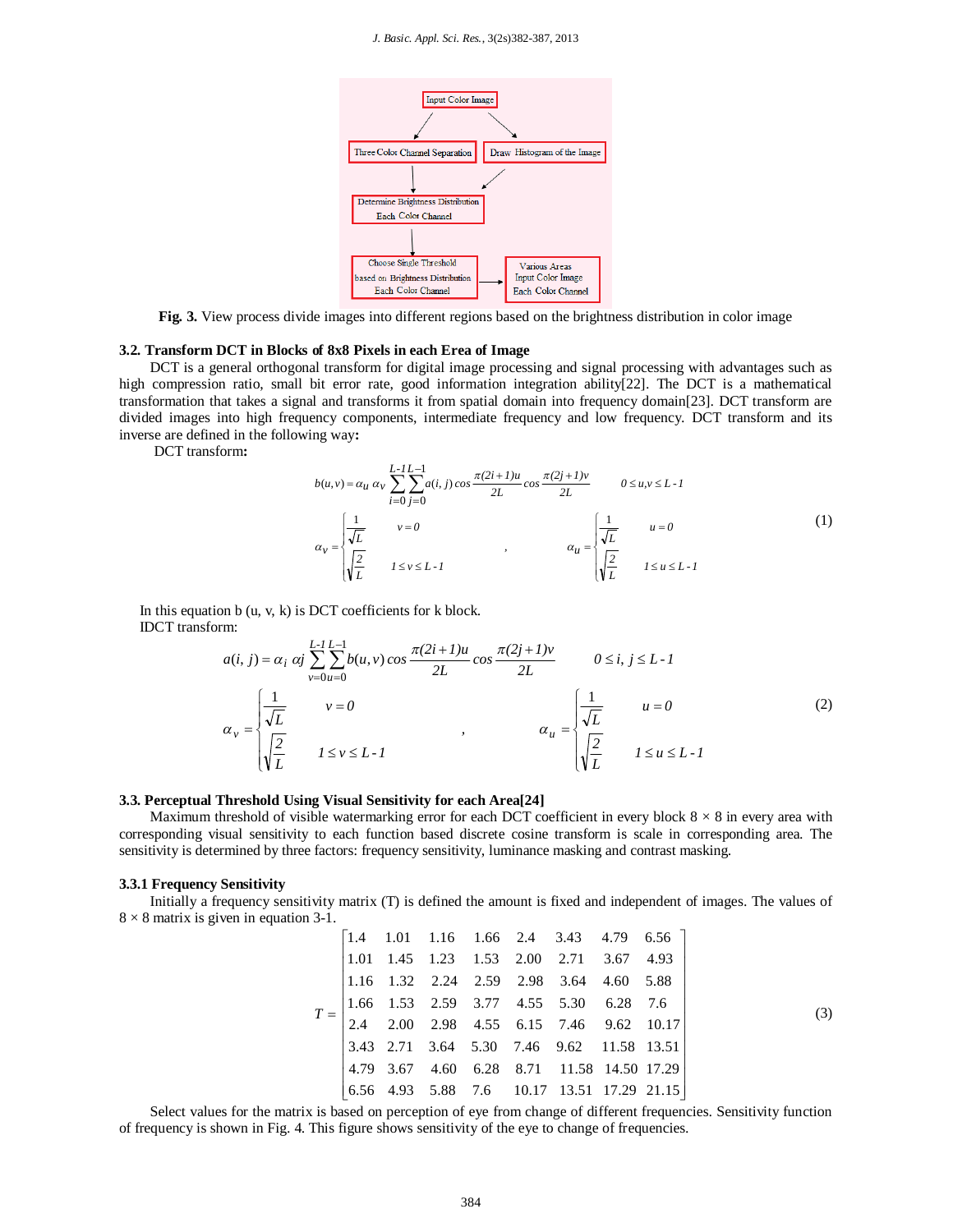

**Fig.** 4**.** curve of sensitivity of the eye to change of frequencies

As can be seen, eye of human understands change of low frequency so when steganography little change in these coefficients must be created till not cause significant damage to the image quality. On the other hand, high frequencies have no strength against attacks and they can easily be changed by the attacks. The steganography is performed in the middle frequencies.

#### **3.3.2. Luminance Masking Background**

Luminance masking is driven by the fact that whatever must average Luminance masking background in block  $8 \times$ 8 is, DCT coefficients in the block are more change until their distorted by eye remains still incomprehensible. Then effect of Luminance masking as follows is increased to Frequency sensitivity:

$$
T^{L}(u, v, k) = T(u, v) \left(\frac{b(0, 0, k)}{\bar{b}(0)}\right)^{a_T}
$$
 (4)

 $b$  (*o*,*o*,*k*) The dc coefficients for K blocks of image of each area.  $a<sub>T</sub>$  is a parameter that controls the strength of the mask and the proposed value is 0.649.  $\bar{b}00$  DC value corresponding to the average brightness.

## **3.3.3 Contrast Masking**

In the final step, effect of Contrast masking is increased. Effect Contrast is reduction of perceived changes in frequency due to the energy of the frequency and how its effects the following equation:

$$
T^{c}(u, v, k) = \max(T^{L}(u, v, k) \cdot (|b(u, v, k)|)^{W_{ij}} \times T^{L}(u, v, k)^{1-W_{ij}})
$$
(5)

 $T^C$  (*u*,*v*,*k*) is the final equation obtained for Watson's threshold. *b*(*u*,*v*,*k*) Coefficient of DCT (u,*v*) in the k blocks of image of each area.  $w_{ii}$  a number between zero and one that is often considered to be 0.7.

#### **3.4. Insert Message Signal in Image**

As mentioned at the beginning of Section 1-2 In many parts of the picture, there is a correlation between areas of different objects and with insert message signal in image Regardless of the correlation undesirable object is created in the image watermarking which would be detected by the human eye. The proposed method for preventing the adverse effects, after dividing the image into different regions according to figures 4 and 5, message signal insert using an appropriate interest rate and calculated perceptual threshold in each erea of image. In the insert picture of messages based on the proposed model, despite maintaining correlation between different parts of an object in the original image cause stegoimage has become more transparent because changes in different areas of the image will be more homogeneous.

#### **4. Implementation & Results**

To implement this method, MATLAB software is used. Both color and grayscale image are employed as the original image and a binary image is employed as a picture message. This method has been implemented in such a way that the image of message is embedded in each area of the original image. The results are described in the following.

Fig. 5 include: (a), original image Lena(grayscale) and message image, (b) stego-Image Using Watson's model, (c) stego-Image using proposed model (Both images b and c have identical PSNR is 72.2).



**Fig.** 5**.** (a) - original image and messaging image stego-Image (b)- Watson's model, (c)- proposed model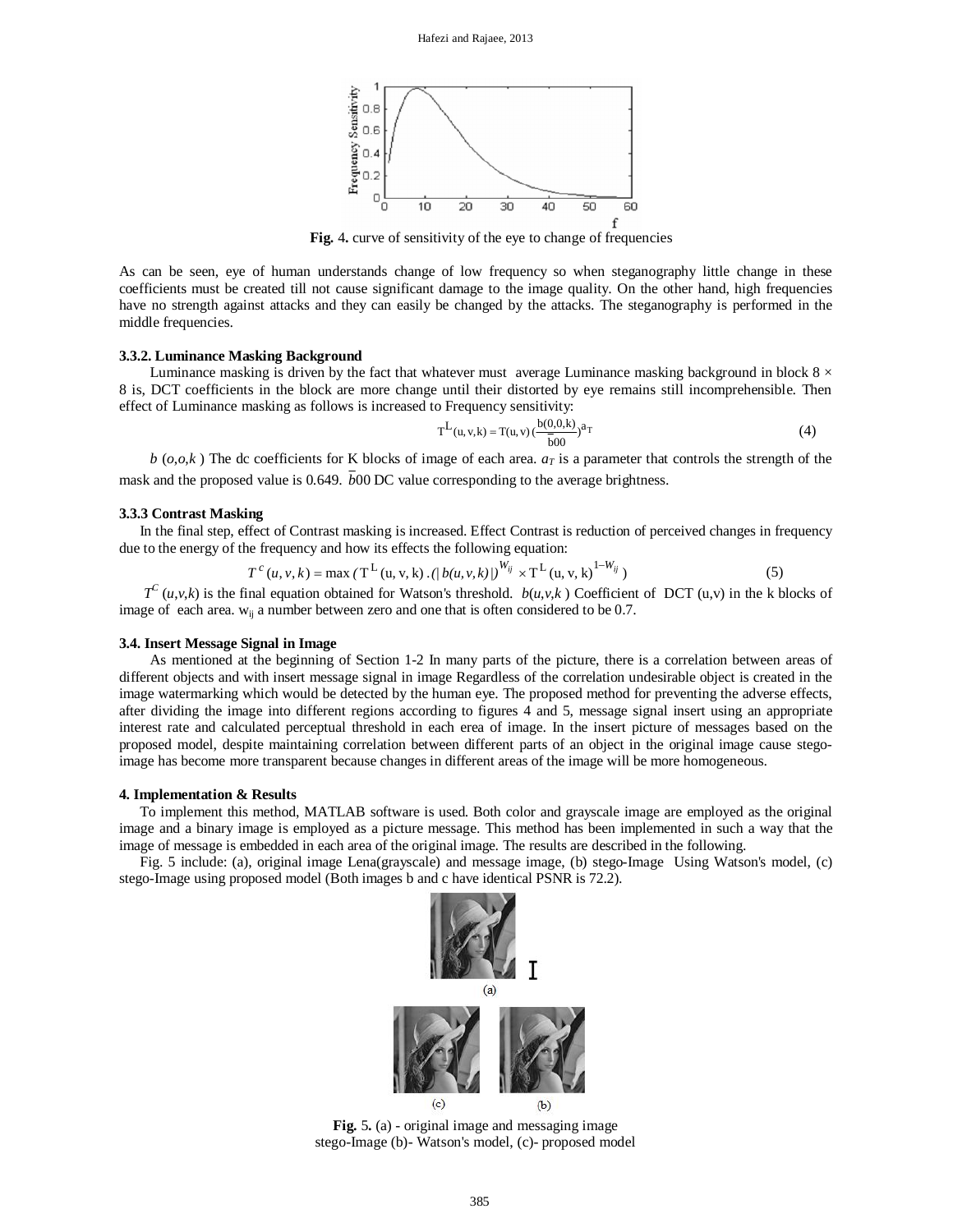#### *J. Basic. Appl. Sci. Res.*, 3(2s)382-387, 2013

Fig. 6 include: (a), original image wpeppers (grayscale) and message image, (b) stego-Image Using Watson's model, (c) stego-Image Using proposed model (Both images b and c have identical PSNR is 60.2).



**Fig.** 6**.** (a) - original image and messaging image stego-Image (b)- Watson's model, (c)- proposed model

As can be seen, between the original image and stego- image by the proposed method in terms of appearance, there is no difference. With a little careful stego-image by the proposed method than stego-image by Watson's method improved.

Then, to prove his claim, the results of the proposed model with different approaches are examined. For this purpose, the most subjective evaluation process is used in the ITU-R. The used process is most famous example of evaluate process of continuous quality image ( DSCQS). DSCQS method gives an objective evaluation of image quality. In this method, a set of pairs of the original image and stego-image against the evaluation person are. Person determines rating of two images through mark a continuous line among 5 value level. Equivalent to the value of 5 level is given in Table 1. The display order original and changed image is random. Finally, the mean score is considered as a result. This process have been doing on two thousand sets of images with different variety For a population of two hundred people. Table 2 shows the results of this process for the proposed model, and Table 3 shows the watson's model.

| <b>Table 1.</b> Equivalent to the Value             |            |                |  |  |  |  |  |  |  |  |  |
|-----------------------------------------------------|------------|----------------|--|--|--|--|--|--|--|--|--|
|                                                     | Quality    | Rating         |  |  |  |  |  |  |  |  |  |
|                                                     | Excellent  | 1              |  |  |  |  |  |  |  |  |  |
|                                                     | Good       | $\overline{2}$ |  |  |  |  |  |  |  |  |  |
|                                                     | Fair       | 3              |  |  |  |  |  |  |  |  |  |
|                                                     | Poor       | $\overline{4}$ |  |  |  |  |  |  |  |  |  |
|                                                     | <b>Bad</b> | 5              |  |  |  |  |  |  |  |  |  |
| Table 2. Results of DSCQS Method for Proposed Model |            |                |  |  |  |  |  |  |  |  |  |
|                                                     | Value      | Percent        |  |  |  |  |  |  |  |  |  |
|                                                     | Excellent  | 96.22%         |  |  |  |  |  |  |  |  |  |
|                                                     | Good       | 3.78%          |  |  |  |  |  |  |  |  |  |
|                                                     | Fair       | 0%             |  |  |  |  |  |  |  |  |  |
|                                                     | Poor       | $0\%$          |  |  |  |  |  |  |  |  |  |
|                                                     | <b>Bad</b> | 0%             |  |  |  |  |  |  |  |  |  |
| Table 3. Results of DSCQS Method for watson's Model |            |                |  |  |  |  |  |  |  |  |  |
|                                                     | Value      | Percent        |  |  |  |  |  |  |  |  |  |
|                                                     | Excellent  | 80.95%         |  |  |  |  |  |  |  |  |  |
|                                                     | Good       | 19.05%         |  |  |  |  |  |  |  |  |  |
|                                                     | Fair       | 0%             |  |  |  |  |  |  |  |  |  |
|                                                     | Poor       | $0\%$          |  |  |  |  |  |  |  |  |  |
|                                                     | <b>Bad</b> | 0%             |  |  |  |  |  |  |  |  |  |

As a result of subjective evaluation process also implies, the proposed method is significantly improved compared to the Watson method. because between the original image and watermarking image by the proposed method in terms of appearance, there is less difference than Watson method.

#### **5. Conclusions**

In this paper, the characteristics of the human visual system was studied images. According to correlation Between the regions of objects in many parts of the picture as a feature of the human visual system is not often considered. We have introduced the optimal method for image steganography in the discrete cosine transform, which has better performance than other methods of steganogarphy. In this method, an image based on its brightness distribution is divided into different areas and message signal insert using an appropriate interest rate and calculated perceptual threshold in each erea of image. The results show despite maintaining correlation between the parts of objects in the surrounding areas cause more transparent stego-image Because changes in different areas of image will be more homogeneous.